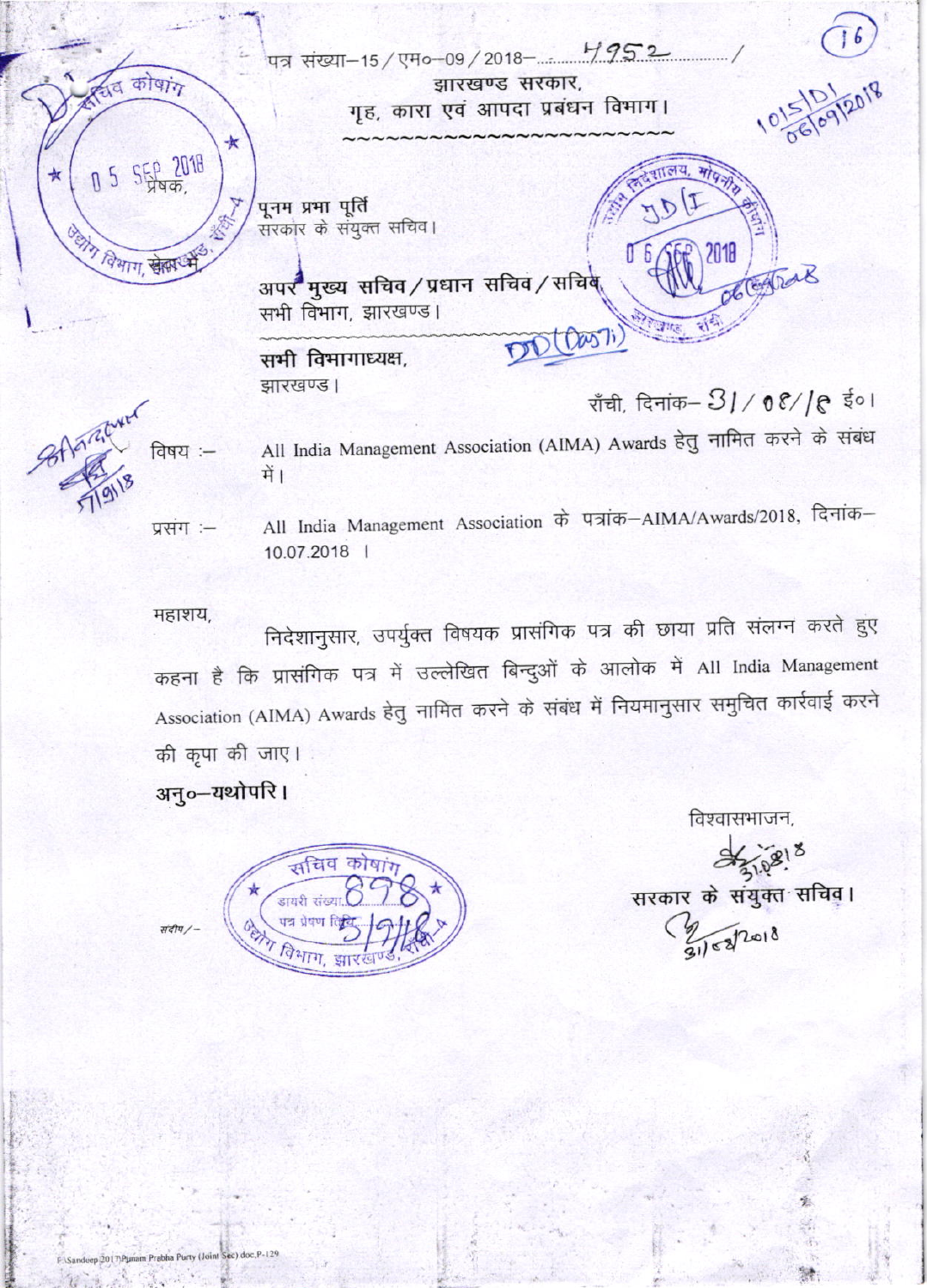

## **ALL INDIA MANAGEMENT ASSOC**

Management House, 14 Institutional Area Lodhi Road, New Delhi - 110 003 Tel.: +91 11 2464 5100, 4312 8100 Fax: +91 11 2462 6689 E-mail : kcjoshi@aima.in, Website: www.aima.in

 $\overline{a}$ 

Runha Sethi **Director General** 

कौयाग् गाएमीय 商 A RIVER 1 7 JUL 2018

Hm, frison a 5.00

z

Dear Member,

 $\cdot$ O

AIMA/Awards/2018 10 July 2018

### **AIMA AWARDS**

will ndia Management Association honours distinguished professionals with the with ery year:

AIMA - JRD Tata Corporate Leadership Award

 $(36)$ 

AIMA Public Service Excellence Award

AIMA Life Time Achievement Award for Management iii)

The Jury for the 2018 Awards will be chaired by Mr Nandan Nilekani, Non-Executive Chairman, Infosys Ltd, Bangalore. The Jury will scrutinize the nominations received and select the awardees. The Awards will be conferred on 21 February 2019 in New Delhi.

I am enclosing a brochure, which gives the details of the Awards including the criteria and the names of awardees of previous years.

May I request you to kindly send us nominations for these awards along with a brief description of their achievements (as per format attached) by 28 September 2018.

I look forward to hearing from you.

With warm regards,

Yours sincerely,

**Rekha Sethi** 

मुख्य सचिव कार्यालय

Encls: as above